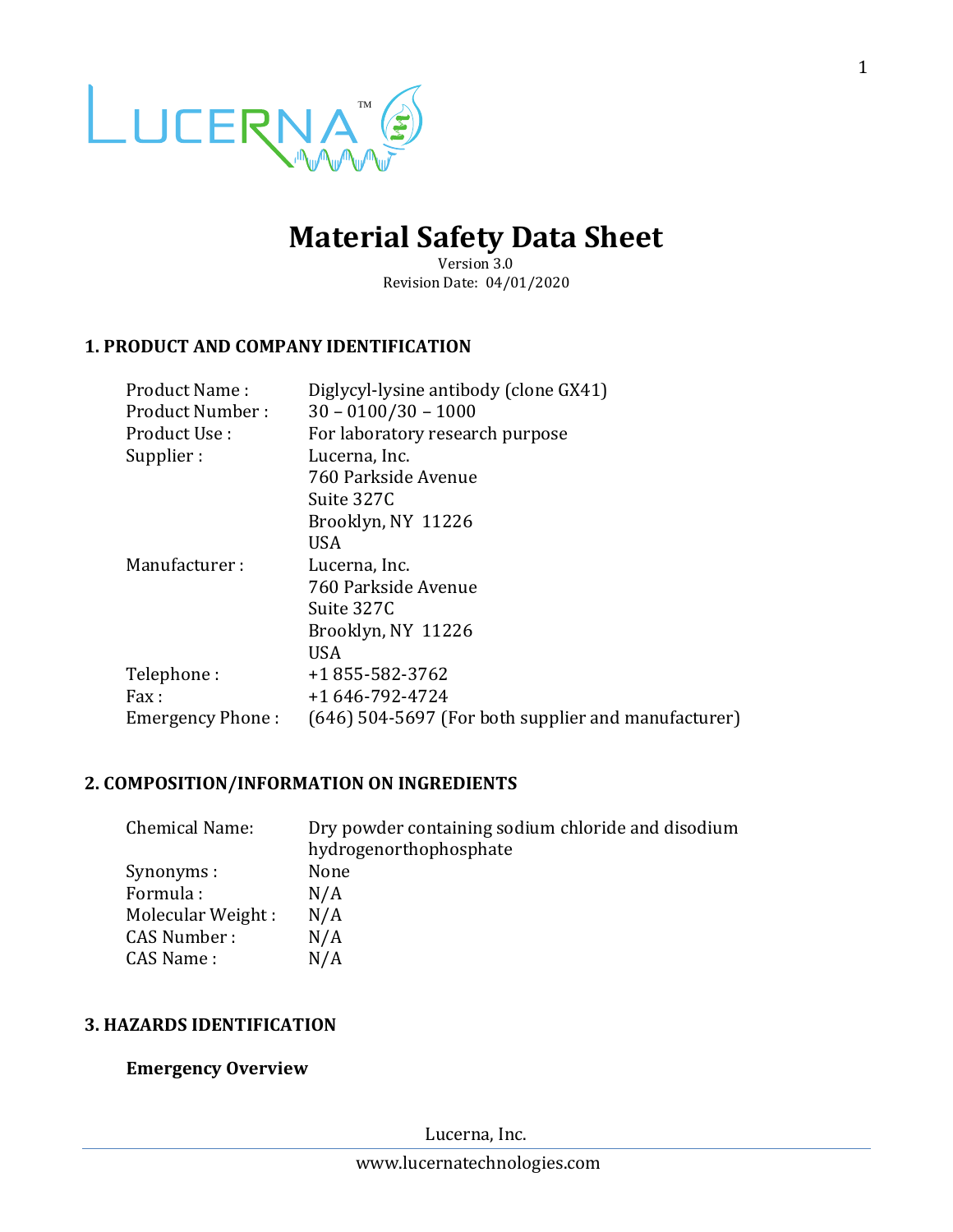## **HMIS Classification**

| Health Hazard:    |   |
|-------------------|---|
| Flammability:     | 0 |
| Physical hazards: | 0 |

#### **NFPA Rating**

| Health Hazard:     |   |
|--------------------|---|
| Fire :             | 0 |
| Reactivity Hazard: | 0 |

## **Potential Health Effects**

Inhalation May be harmful if inhaled. May cause respiratory tract irritation. Skin May be harmful if absorbed through skin. May cause skin irritation. Eyes May cause eye irritation. Ingestion May be harmful if swallowed.

## **4. FIRST AID MEASURES**

#### **If inhaled**

If breathed in, move person into fresh air. If not breathing give artificial respiration

#### **In case of skin contact**

Wash off with soap and plenty of water.

#### **In case of eye contact**

Flush eyes with water as a precaution.

#### **If swallowed**

Never give anything by mouth to an unconscious person. Rinse mouth with water.

### **5. FIRE-FIGHTING MEASURES**

#### **Flammable properties**

Flash Point : No data available Ignition Temperature : No data available

#### **Suitable extinguishing media**

Use water spray, alcohol-resistant foam, dry chemical or carbon dioxide.

## **Special protective equipment for fire-fighters**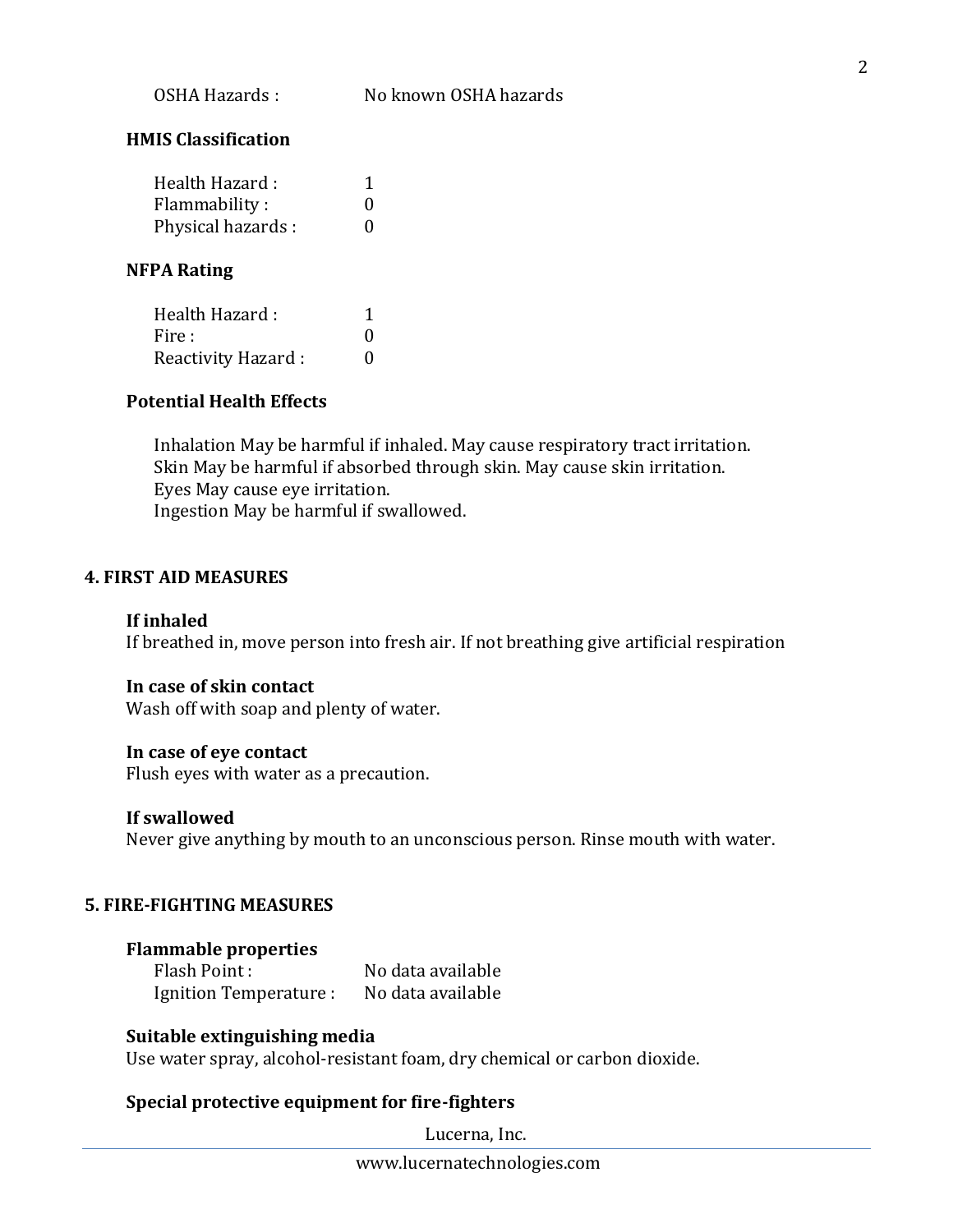Wear self-contained breathing apparatus for fire fighting if necessary.

## **6. ACCIDENTAL RELEASE MEASURES**

**Personal precautions** Avoid dust formation.

**Environmental precautions** Do not let product enter drains.

**Methods for cleaning up** Sweep up and shovel. Keep in suitable, closed containers for disposal.

## **7. HANDLING AND STORAGE**

## **Handling**

Provide appropriate exhaust ventilation at places where dust is formed.

### **Storage**

Keep container tightly closed in a dry and well-ventilated place.

Recommended storage temperature: -20 °C

Hygroscopic. Keep in a dry place.

## **8. EXPOSURE CONTROLS/PERSONAL PROTECTION**

Contains no substances with occupational exposure limit values.

### **Personal protective equipment**

### **Respiratory protection**

Respiratory protection is not required. Where protection from nuisance levels of dusts are desired, use type N95 (US) or type P1 (EN 143) dust masks. Use respirators and components tested and approved under appropriate government standards such as NIOSH (US) or CEN (EU).

### **Hand protection**

For prolonged or repeated contact use protective gloves.

### **Eye protection**

Safety glasses

### **Hygiene measures**

Lucerna, Inc.

3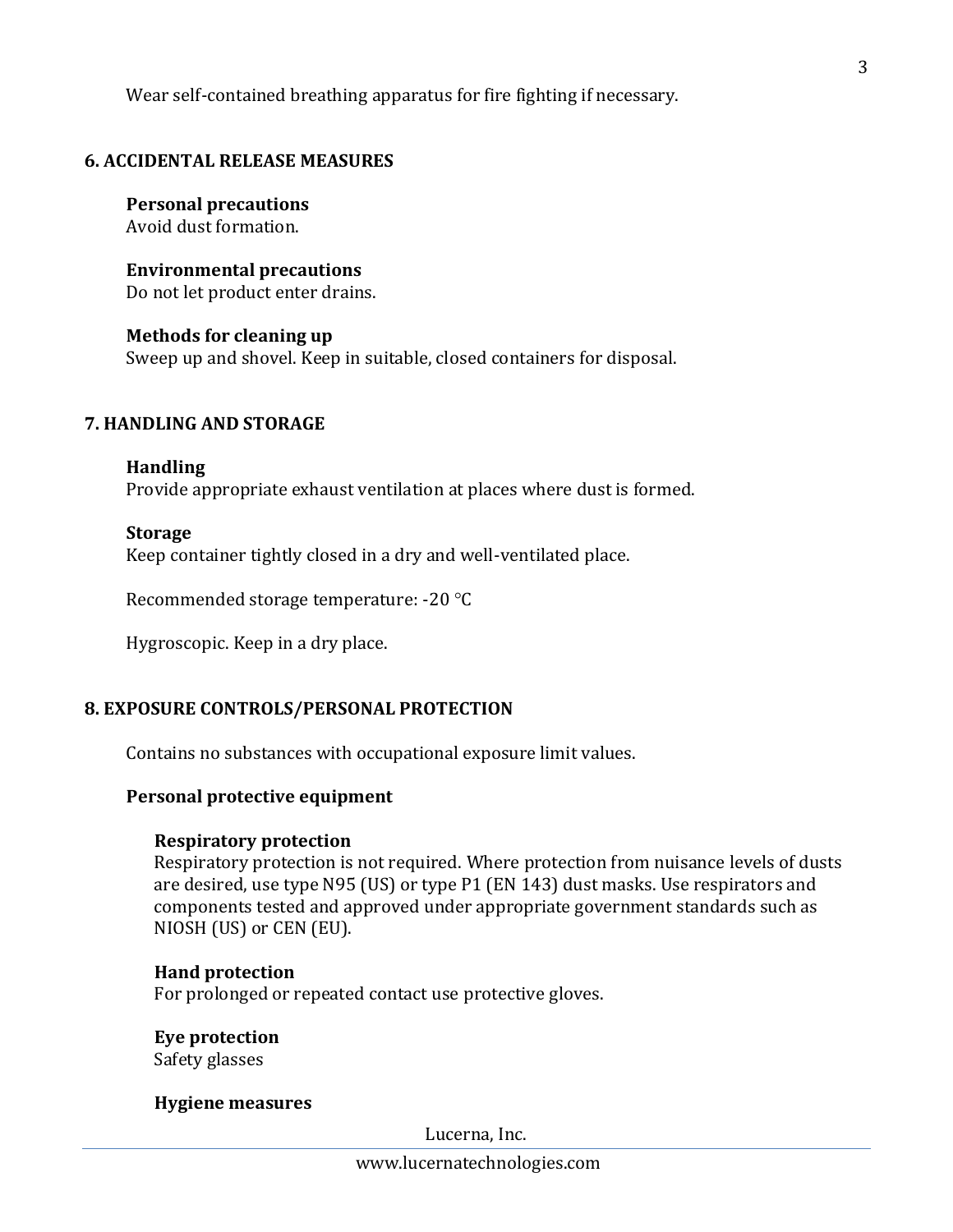General industrial hygiene practice.

## **9. PHYSICAL AND CHEMICAL PROPERTIES**

#### **Appearance**

| Form  | Powder, lyophilized |
|-------|---------------------|
| Color | White               |
| 0dor  | <b>Odorless</b>     |

### **Safety data**

| pH                    | No data available |
|-----------------------|-------------------|
| Melting point         | No data available |
| <b>Boiling point</b>  | No data available |
| Flash point           | No data available |
| Ignition temperature  | No data available |
| Lower explosion limit | No data available |
| Upper explosion limit | No data available |
| Solubility            | Soluble           |

### **10. STABILITY AND REACTIVITY**

#### **Storage stability**

Stable under recommended storage conditions.

## **Conditions to avoid**

Avoid moisture.

## **Materials to avoid**

Strong oxidizing agents, strong acids

**Hazardous decomposition products** Other decomposition products – no data available

## **11. TOXICOLOGICAL INFORMATION**

**Acute toxicity** No data available

**Irritation and corrosion** No data available

**Sensitization** No data available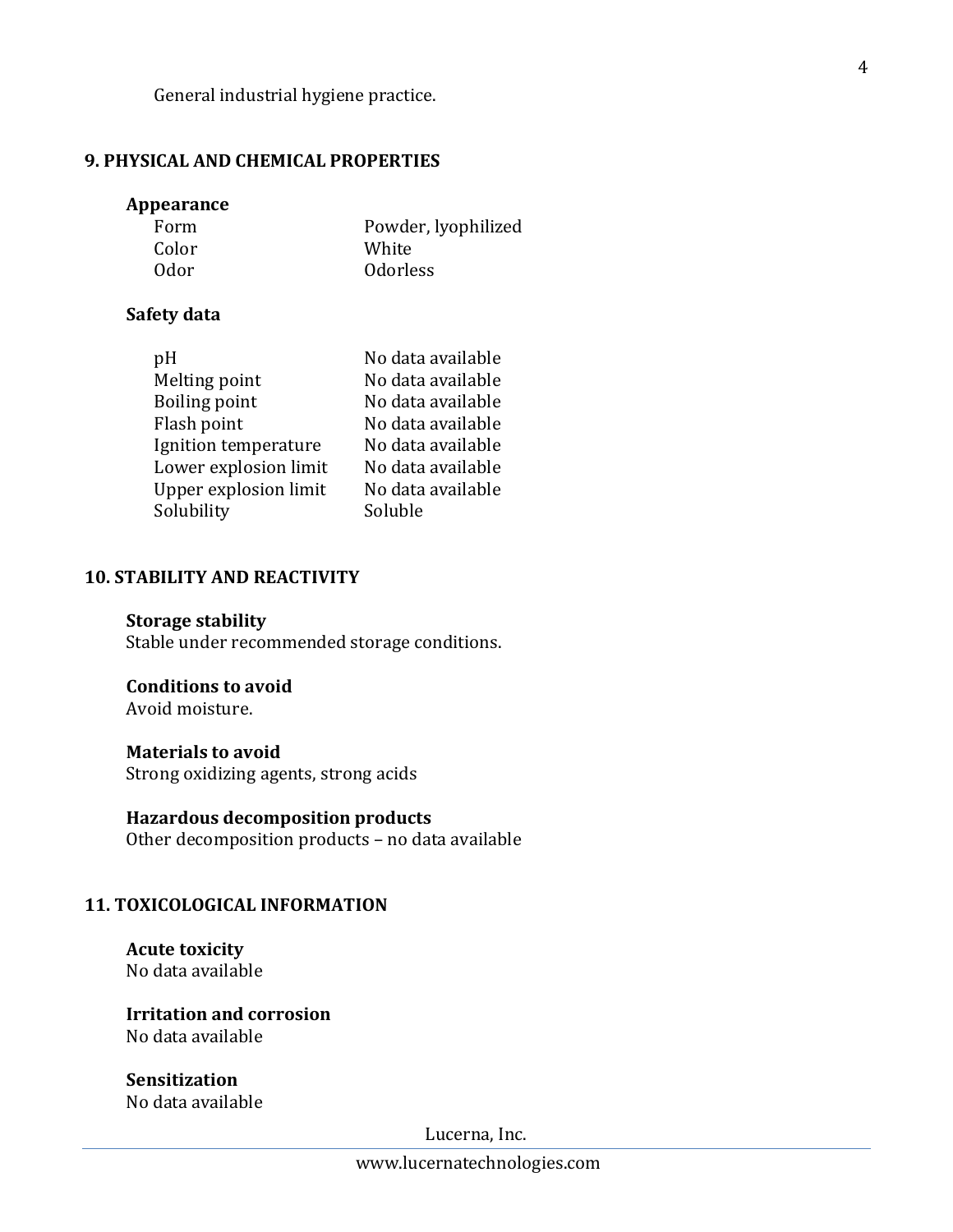#### **Chronic exposure**

IARC: No component of this product present at levels greater than or equal to 0.1% is identified as probable, possible or confirmed human carcinogen by IARC.

ACGIH: No component of this product present at levels greater than or equal to 0.1% is identified as a carcinogen or potential carcinogen by ACGIH.

NTP: No component of this product present at levels greater than or equal to 0.1% is identified as a known or anticipated carcinogen by NTP.

OSHA: No component of this product present at levels greater than or equal to 0.1% is identified as a carcinogen or potential carcinogen by OSHA.

### **Signs and Symptoms of Exposure**

To the best of our knowledge, the chemical, physical, and toxicological properties have not been thoroughly investigated.

## **Potential Health Effects**

Inhalation May be harmful if inhaled. May cause respiratory tract irritation. Skin May be harmful if absorbed through skin. May cause skin irritation. Eyes May cause eye irritation. Ingestion May be harmful if swallowed.

## **12. ECOLOGICAL INFORMATION**

**Persistence and degradability** No data available

**Ecotoxicity effects**

No data available

## **Further information on ecology**

No data available

## **13. DISPOSAL CONSIDERATIONS**

### **Product** Observe all federal, state, and local environmental regulations.

### **Contaminated packaging**

Dispose of as unused product.

### **14. TRANSPORT INFORMATION**

Lucerna, Inc.

www.lucernatechnologies.com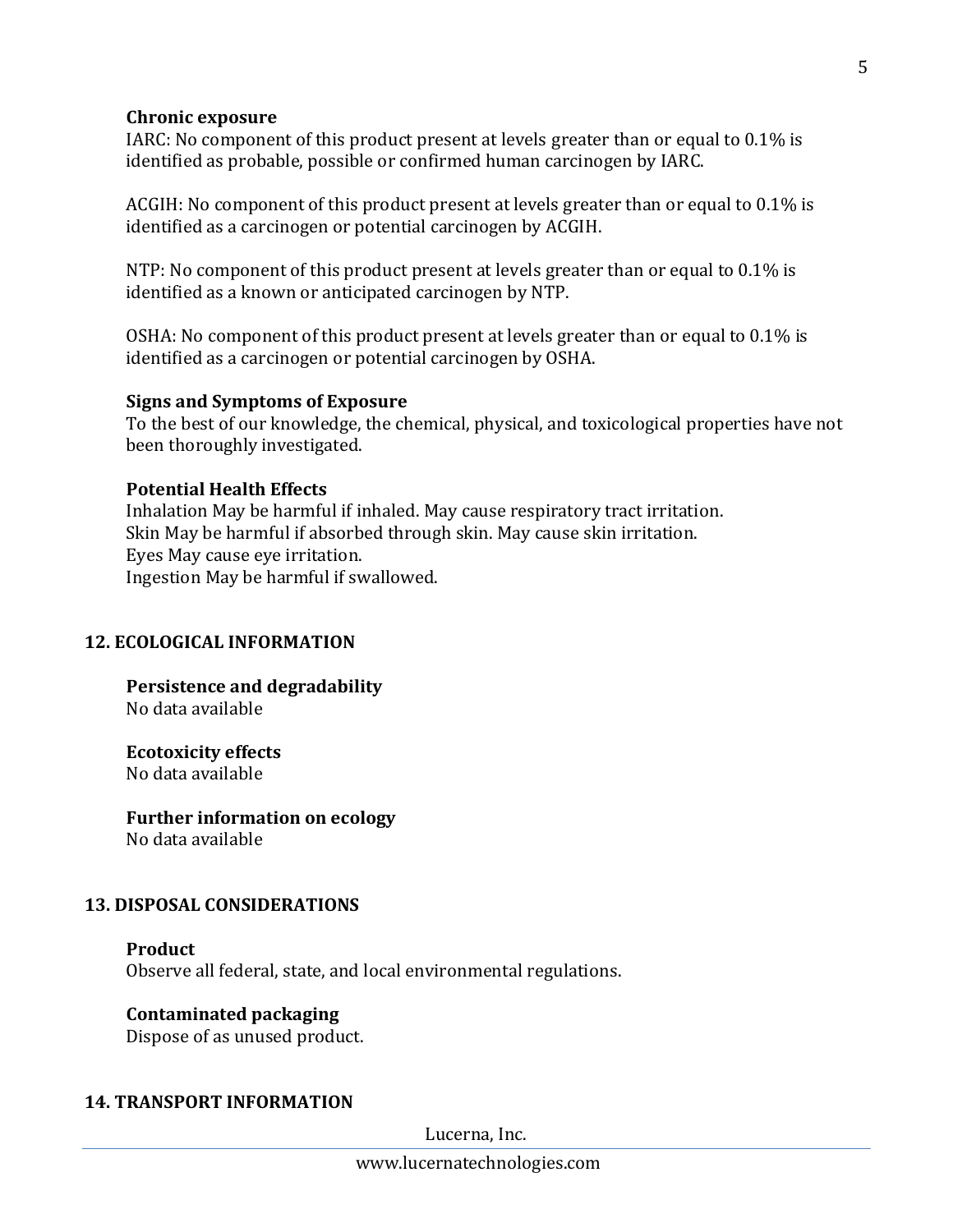**DOT (US)** Not dangerous goods

**IMDG** Not dangerous goods

**IATA** Not dangerous goods

## **15. REGULATORY INFORMATION**

**OSHA Hazards** No known OSHA hazards

## **SARA 302 Components**

SARA 302: No chemicals in this material are subject to the reporting requirements of SARA Title III, Section 302.

## **SARA 313 Components**

SARA 313: This material does not contain any chemical components with known CAS numbers that exceed the threshold (De Minimis) reporting levels established by SARA Title III, Section 313.

**SARA 311/312 Hazards**

No SARA Hazards

| <b>Massachusetts Right To Know Components</b><br>Disodium hydrogenorthophosphate                 | CAS-No. 7558-79-4                      |
|--------------------------------------------------------------------------------------------------|----------------------------------------|
| Pennsylvania Right To Know Components<br>Disodium hydrogenorthophosphate<br>Sodium chloride      | CAS-No. 7558-79-4<br>CAS-No. 7647-14-5 |
| <b>New Jersey Right To Know Components</b><br>Disodium hydrogenorthophosphate<br>Sodium chloride | CAS-No. 7558-79-4<br>CAS-No. 7647-14-5 |

## **California Prop. 65 Components**

This product does not contain any chemicals known to State of California to cause cancer, birth, or any other reproductive defects.

## **16. OTHER INFORMATION**

## **Further information**